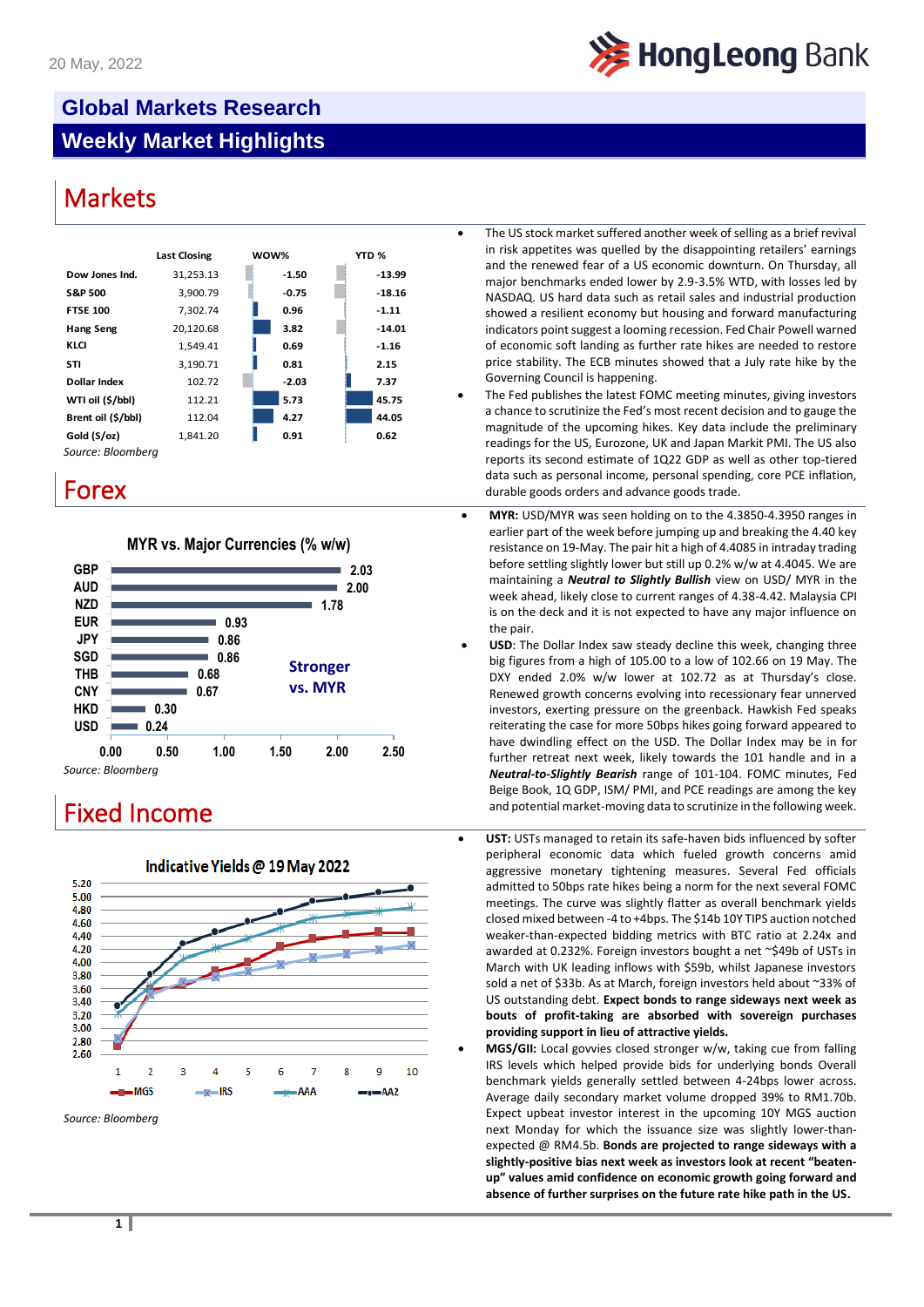

## **Macroeconomic Updates**

- **Investors fled stock market as recession fear heightened:** The US stock market suffered another week of selling as a brief revival in risk appetite was quelled by the disappointing retailers' earnings and the renewed fear of a US economic downturn. The Dow Jones and S&P 500 on Wednesday posted their sharpest single-session drops since June 2020, driven by the slump in consumer stocks after Walmart and Target's quarterly earnings missed estimates, flashing warning signs of a retail crunch in the months ahead. On Thursday, all major benchmarks ended lower by 2.9-3.5% on a week-to-date basis, with losses led by the tech-focus NASDAQ.
- **US hard data resilient but forward indicators point to imminent growth crunch:** The US economy remained on a strong footing based on the latest hard economic data. Retail sales rose 0.9% m/m in April with the core retail sales displaying strong reading as well at 1.0% m/m. Industrial production picked up 1.1% m/m and marked its fourth month above 0.8% m/m, thanks to the recovery in auto vehicle production. However signs of a slowdown emerged, particularly in the housing sector that is most sensitive to rate rise. Existing home sales dropped 2.4% m/m while housing starts and building permits declined 0.2% m/m and 3.2% m/m respectively. Rising interest rates and persistent supply chain constraints weighed on construction activity and hurt builder sentiment (NAHB housing market index dropped 8pts to lowest level since June 2020). Mortgage applications plunged 11% w/w last week as mortgage rates became highly unattractive, tracking the increase in treasury yields amid Fed's policy tightening cycle. Initial jobless claims rose to 218k last week, highest since January. The NY Fed Empire State Manufacturing unexpectedly turned negative this month and the Philly Fed index lost 15pts. The Conference Board Leading Index dropped 0.3% m/m.
- **Powell affirmed hawkish stance; ECB minutes point to imminent July rate hike**: Fed Chair Jerome Powell confirmed to Wall Street Journal this week that the central bank would keep raising rates to tackle inflation. He warned of a potential economic soft landing, adding that the labour market may take some pain to restore price stability. He said that the Fed would not hesitate to move beyond what is broadly considered a neutral policy stance should the needs arise. The Fed-dated OIS market predicts two more 50bp rate hikes in June and July. Elsewhere, the latest ECB minutes showed that a July rate hike is increasingly likely as officials said that the accommodative policy stance was no longer consistent with the bloc's inflation outlook, as pipeline inflation is expected to be lifted by the war in Ukraine and China's Covid policy. The swap market boldly prices in a 75bp hike for July meeting.
- **China's activity weighed by Covid lockdown:** China's April economic indicators weakened amid the extended lockdown in Shanghai and the concurrent Covid restrictions imposed in other parts of the country. Industrial production fell 2.9% y/y in April as some factories were forced to shut down while the exacerbated supply chain constraints disrupted the operations of those that were still open. Retail sales plunged for the 2<sup>nd</sup> straight month by 11.1 y/y while the jobless rate rose to 6.1%. Only the fixed asset investment managed to post a positive reading of 6.8% y/y on a year-to-date basis. The PBOC had opted to maintain the 1Y MLF and LPR rates unchanged at 2.85% and 3.7% this week, but cut the 5Y LPR to 4.45% (-15bps).

**Next week's data:** Next week, the Fed publishes the latest FOMC meeting minutes, giving investors a chance to scrutinize the Fed's most recent decision and to gauge the magnitude of the upcoming hikes. Key data include the preliminary readings for the US, Eurozone, UK and Japan Markit PMI. The US also reports its second estimate of 1Q22 GDP as well as other top-tiered data such as personal income, personal spending, core PCE inflation, durable goods orders and advance goods trade. A series of CPI readings are also coming from Singapore, Hong Kong and Malaysia. Singapore will also release its final estimate for 1Q22 GDP. China's industrial profit will offer a picture of how the manufacturing sector took the hit from high raw material costs. Down under, New Zealand's RBNZ announces policy decision while Australia reports retail sales data.



*Source: Bloomberg*

**Oils rebounded back above \$110/barrel**



*Source: Bloomberg*

#### **Initial jobless claims trending up**

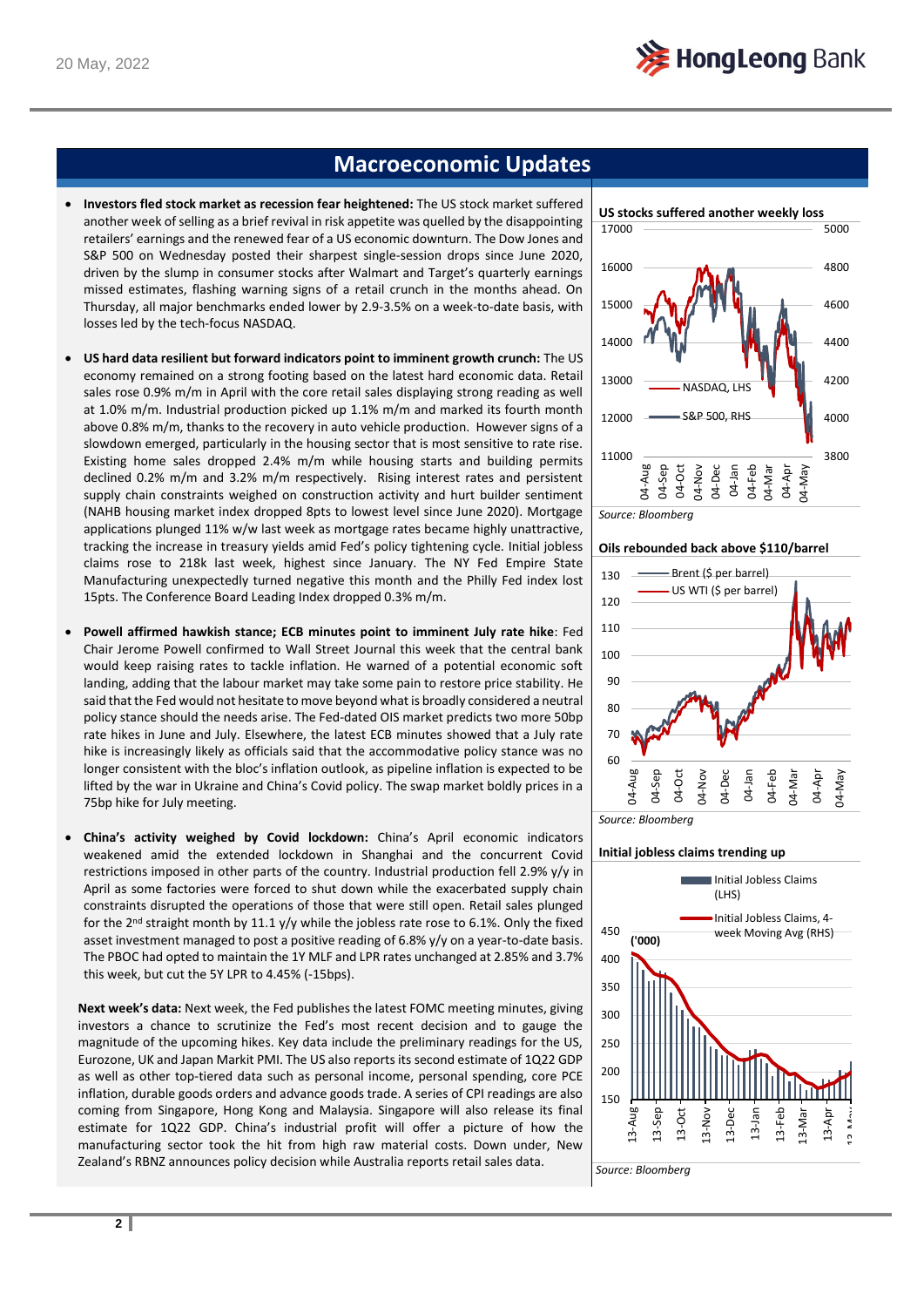## **Foreign Exchange Market**

- **MYR:** USD/MYR was seen holding on to the 4.3850-4.3950 ranges in earlier part of the week before jumping up and breaking the 4.40 key resistance on 19-May amid a brief rebound in the USD after days of selloff. The pair hit a high of 4.4085 in intraday trading before settling slightly lower but still up 0.2% w/w at 4.4045. This week's consolidation in the greenback did not alter the overall bullish outlook on USD/MYR, although it may slow the pace of the upward trajectory. We are maintaining a *Neutral to Slightly Bullish* view on USD/ MYR in the week ahead, likely close to current ranges of 4.38-4.42 in the week ahead. Malaysia CPI is on the deck and it is not expected to have any major influence on the pair.
- **USD**: The Dollar Index saw steady decline this week, changing three big figures from a high of 105.00 last Friday to a low of 102.66 on 19 May. The DXY ended 2.0% w/w lower at 102.72 as at Thursday's close, back to levels last seen in early May as the USD weakened against all G10s. Renewed growth concerns evolving into recessionary fear unnerved investors, exerting pressure on the greenback. Hawkish Fed speaks reiterating the case for more 50bps Fed rate hikes going forward appeared to have dwindling effect on the USD. We noticed negative momentum is building up, suggesting the Dollar Index may be in for further retreat next week, likely towards the 101 handle and in a *Neutral-to-Slightly Bearish* range of 101-104 in the week ahead. FOMC minutes, Fed Beige Book, 1Q GDP, ISM/ PMI, and PCE readings are among the key and potential market-moving data to scrutinize in the following week.
- **EUR**: EUR rallied 2.0% w/w against the USD, last closed at 1.0582 on Thursday, near its week-high of 1.0607. Headline CPI which stabilized at a record high of 7.4% in April, coupled with upward revision in 1Q GDP and further improvement in the labor market, further fanned expectations for a ECB rate hike in July, providing an added boost to the EUR. While EUR/USD remains technically bearish, positive momentum has been gaining traction, and could potentially head back up to 1.07-1.08 levels. Meanwhile, support is seen at 1.04, giving rise to a *Neutral-to-Slightly Bullish* EUR/USD outlook in the range of 1.04-1.07 next week. PMIs which will offer the first glimpse of May economic performance is key.
- GBP: The GBP finally halted 7<sup>th</sup> straight week of depreciation, strengthening 2.2% w/w to 1.2467 against the USD as at Thursday's close. The pair traded in a wider and higher range of 1.2156-1.2525 (prior: 1.2166-1.2406) amid a weaker USD. Job data points to further improvement in the labour market but consumers were the most pessimistic on record according to GfK survey. We expect the positive momentum in GBP/USD to extend into next week, pushing the pair to a *Neutral-to-Slightly Bullish* range of 1.22-1.26. Data is rather scanty in the sterling space next week, limited to house prices.
- **JPY**: The JPY strengthened 0.4% w/w against the USD to 127.79 as at Thursday's close, back to the 127 handle for the first time in three weeks. The pair has however climbed back above 128 at time of writing as the USD recouped some losses this morning. The rapid rise in Japan inflation to top BOJ's 2.0% inflation target, though arguably statistically distorted by communication charges, would nevertheless pose some pressure on the BOJ to shift away from its ultraloose monetary policy stance, notwithstanding a contraction in 1Q GDP. USD/JPY outlook is *Neutral* in our view, potentially gyrating within a range of 126-130 in the absence of key Japanese data with USD-centric data and news being the primary market driver.
- **AUD**: AUD was the second best performer among the G10s after CHF this week, rallying 2.8% w/w to 0.7049 as at Thursday's close. The Aussie saw some kneejerk swings on 16 (weak China data) and 18 May (positive Australian jobs data) but were quick to resume its upward climb. We are *Neutral* on AUD/USD eyeing a range of 0.69-0.71 in the following week amid some market consolidation after this week's volatile move. Australia retail sales will offer some clues on the health of the consumer sector after removal of restrictions.
- **SGD**: USD/SGD advanced for the 2<sup>nd</sup> consecutive week, leading the Asian currency league with a 1.1% gain this week. The pair last closed at 1.3811, just marginally higher from the week low's of 13787. Negative momentum in the pair is gaining grounds, likely point to a *Slightly Bearish* bias in USD/SGD, but still remain within familiar ranges of 1.37-1.39. Final reading of Singapore 1Q GDP will be key watch next week. Any upside surprises i.e smaller than expected moderation in growth will be positive for the SGD.



*Source: Bloomberg*



### **USD vs Asian Currencies (% w/w)**

*Source: Bloomberg*

| <b>Forecasts</b>                     |       |       |       |       |
|--------------------------------------|-------|-------|-------|-------|
|                                      | Q2-22 | Q3-22 | Q4-22 | Q1-23 |
| <b>DXY</b>                           | 106   | 108   | 105   | 103   |
| EUR/USD                              | 1.02  | 1.00  | 1.01  | 1.03  |
| GBP/USD                              | 1.21  | 1.20  | 1.22  | 1.24  |
| AUD/USD                              | 0.69  | 0.68  | 0.69  | 0.70  |
| USD/JPY                              | 133   | 135   | 133   | 132   |
| USD/MYR                              | 4.38  | 4.40  | 4.38  | 4.35  |
| USD/SGD                              | 1.39  | 1.40  | 1.38  | 1.37  |
| USD/CNY                              | 6.73  | 6.75  | 6.73  | 6.72  |
|                                      |       |       |       |       |
|                                      | Q2-22 | Q3-22 | Q4-22 | Q1-23 |
| EUR/MYR                              | 4.47  | 4.40  | 4.42  | 4.48  |
| GBP/MYR                              | 5.30  | 5.28  | 5.34  | 5.39  |
| AUD/MYR                              | 3.02  | 2.99  | 3.02  | 3.05  |
| SGD/MYR                              | 3.15  | 3.14  | 3.17  | 3.18  |
| CNY/MYR                              | 1.54  | 1.53  | 1.54  | 1.54  |
| Source: HLBB Global Markets Research |       |       |       |       |

**3**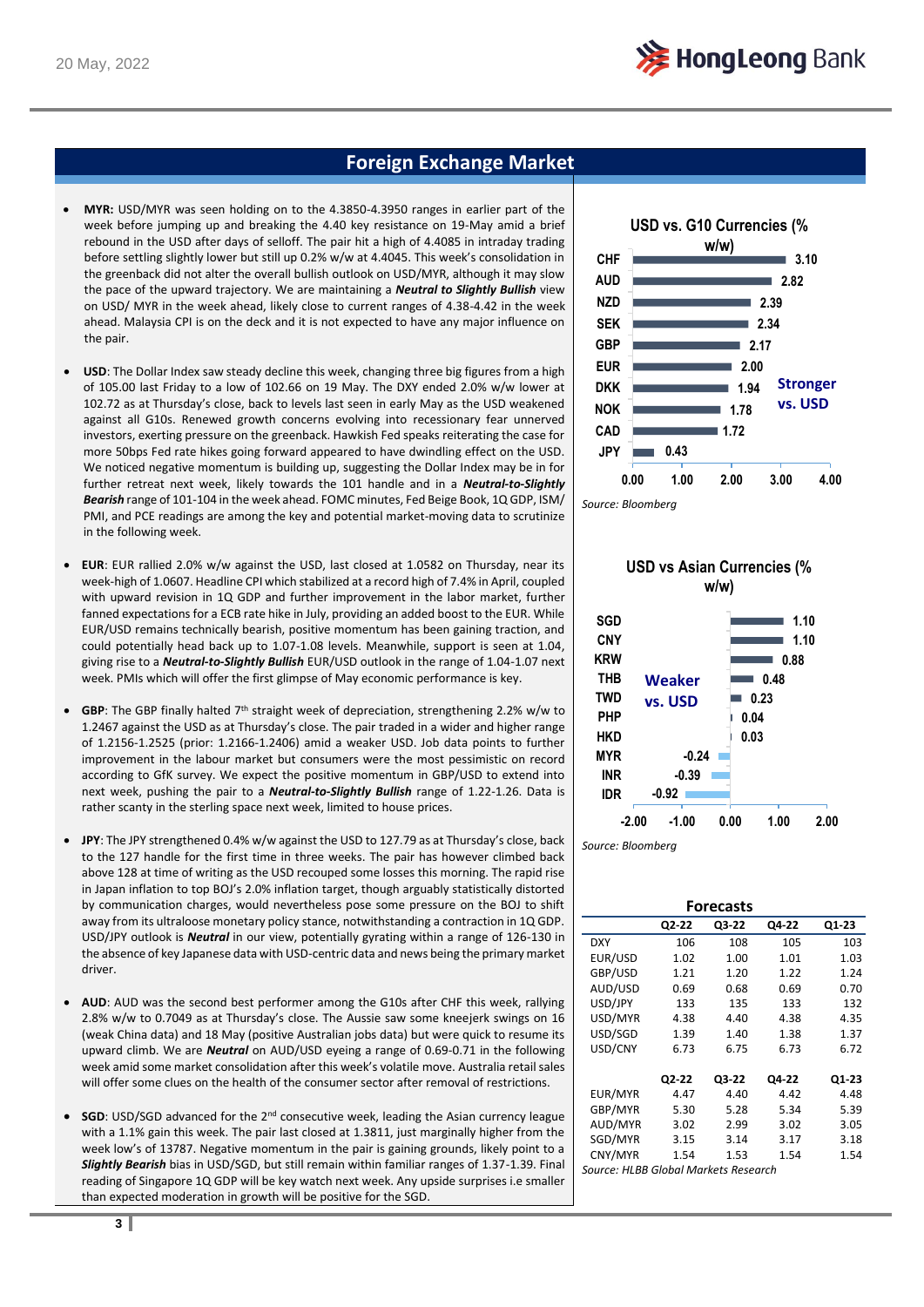## **Fixed Income**

- **UST:** For the week under review, USTs managed to retain its safe-haven bids influenced by softer peripheral economic data which fueled growth concerns amid aggressive monetary tightening measures. Several Fed officials admitted to 50bps rate hikes being a norm for the next several FOMC meetings. The curve was slightly flatter as overall benchmark yields closed mixed between -4 to +4bps. **The UST 2Y yield ended 4bps higher at 2.60% whilst the much-watched UST 10Y (which ranged tighter between 2.81-2.99%) eased 4bps instead to 2.81**%. The \$14b 10Y TIPS auction notched weaker-than-expected bidding metrics with BTC ratio at 2.24x (previous six auction average: 2.39x) and awarded at 0.232% (previous auction: -0.589%). Foreign investors bought a net ~\$49b of USTs in March with UK leading inflows with \$59b, whilst Japanese investors sold a net of \$33b. Hence, as at March, foreign investors held about ~33% of US outstanding debt. **Expect bonds to range sideways next week as bouts of profit-taking are absorbed with sovereign purchases providing support in lieu of attractive yields.**
- **MGS/GII:** Local govvies closed stronger w/w, taking cue from falling IRS levels which helped provide bids for underlying bonds Overall benchmark yields generally settled between 4-24bps lower across. **The benchmark 5Y MGS 11/26 yield rallied to end 17bps lower at 3.86% whilst the 10Y MGS 7/32 eased 5bps lower to 4.40%.** Average daily secondary market volume dropped 39% to RM1.70b versus prior week's RM2.79b. Expect upbeat investor interest in the upcoming 10Y MGS auction next Monday for which the issuance size was slightly lower-than-expected @ RM4.5b. **Bonds are projected to range sideways with a slightly-positive bias next week as investors look at recent "beaten-up" values amid confidence on economic growth going forward and absence of further surprises on the future rate hike path in the US.** Based on the recent positive trade data and official 1QGDP of 5.0%, we have revised our full year 2022 GDP growth forecast to 7.4% whilst expecting a further 50bps rate hike in 2H2022.
- **MYR Corporate bonds/ Sukuk**: The week under review saw improved appetite for govtguaranteed bonds, corporate bonds and Sukuk. **Trades were seen mainly across GG-AA part of the curve as yields closed mostly higher amid a 31% jump in daily market volume of RM275m.** Topping the weekly volume were KLK9/22 (AA1) which moved 11bps higher compared to previous-done levels to 2.72%. This was followed by KHAZANAH 6/22 (GG) bonds which spiked 37bps to 2.33% and subsequently MAHB 2114NC24 perps (AA2), which ballooned 83bps to 5.13%. Higher frequency of bond trades was seen in DANA, GENM Capital along with odd-lot transactions in Sabah Development Bank bonds and TROPICANA perps. One of the prominent fresh issuances for the week consisted of CAGAMAS Berhad's AAA-rated 1Y notes totaling RM300m with a coupon of 2.66%.
- **Singapore Government Securities:** SGS renewed its influence from UST movements for the week under review. The curve flattened as overall benchmark yields climbed between 0-5bps across. The SGS 2Y yield rose the most i.e., 5bps to 2.19% whilst the 10Y (which ranged tighter between 2.70-2.74%) closed unchanged at 2.72%. Singapore's sovereign bonds posted a smaller loss of 0.1% w/w (prior week: -0.5%). The total govt bond sales as of 19<sup>th</sup> May is  $\zeta \sim 43b$ , up 7% compared to the same period last year. The republic's longterm rating and issuer default rating has been reaffirmed AAA by Moody's. Meanwhile, NTUC FairPrice Cooperative Ltd has also successfully priced its SGD300m 7Y bonds at 3.46%. Elsewhere, Wing Tai Holdings Ltd has priced its SGD100m 5Y bond at 4.1%. Keppel DC REIT MTN, a unit of Perpetual has issued EUR75m of 2.61% notes due in 2028 under its SGD2b multicurrency debt issuance program.









*Source: Bloomberg*

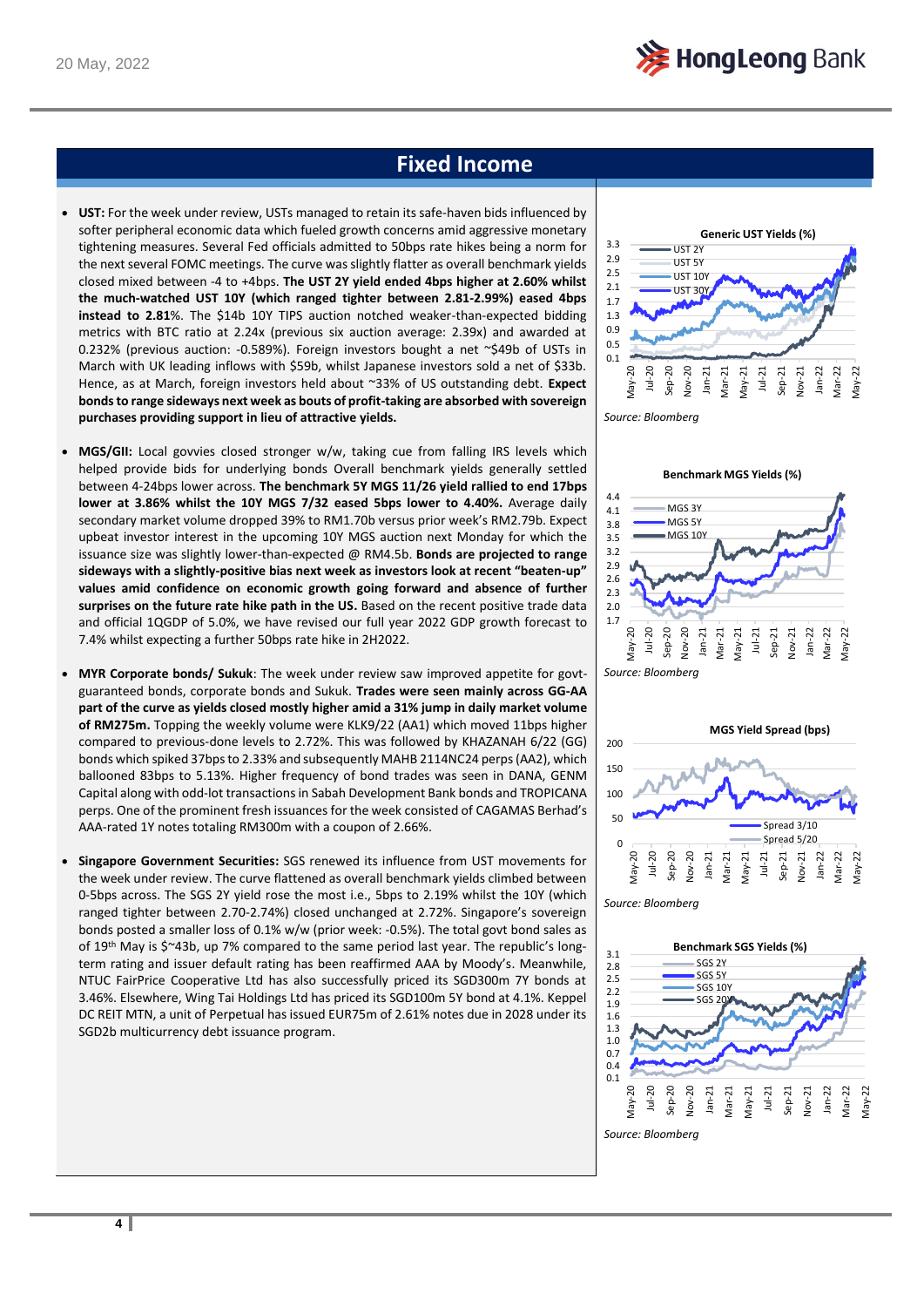

# Rating Actions

| <b>Issuer</b>                                                 | <b>PDS Description</b>                                                          | <b>Rating/Outlook</b>    | <b>Action</b>            |
|---------------------------------------------------------------|---------------------------------------------------------------------------------|--------------------------|--------------------------|
| Encorp Systembilt Sdn Bhd                                     | RM1.575 bil Sukuk Murabahah                                                     | AA1/Stable               | Reaffirmed               |
| Kimanis Power Sdn Bhd                                         | Outstanding sukuk of RM585.0 million                                            | AA-IS/Stable             | Affirmed                 |
| 7-Eleven Malaysia Holdings<br>Berhad                          | RM600.0 million Medium-Term Notes (MTN)<br>Programme                            | AA-/Stable               | Affirmed                 |
|                                                               | Sukuk programme of up to RM10.0 billion                                         | AAA-IS/Stable            | Assigned                 |
| <b>TNB Power Generation Sdn Bhd</b>                           | RM40.0 million outstanding Islamic Medium-Term<br>Notes (IMTN)                  | AA-IS/Stable             | Affirmed                 |
| Ranhill Powertron II Sdn Bhd                                  | RM350.0 million outstanding guaranteed IMTN                                     | AAA-IS(FG)/Stable        | Affirmed                 |
| <b>Public Bank Berhad</b>                                     | RM20 billion Senior MTN Programme (2013/2043)                                   | AAA/Stable               | Reaffirmed               |
|                                                               | RM10 billion Subordinated MTN Programme<br>(2013/2043)                          | AA1/Stable               | Reaffirmed               |
|                                                               | RM10 billion Additional Tier-1 Capital Securities<br>Programme (AT-1 Programme) | AA3/Stable               | Reaffirmed               |
| Public Islamic Bank Berhad                                    | RM5 billion Sukuk Murabahah Programme<br>Senior sukuk<br>Subordinated sukuk     | AAA/Stable<br>AA1/Stable | Reaffirmed<br>Reaffirmed |
| <b>TNB Northern Energy Berhad</b><br>and a more than the con- | Outstanding sukuk of RM1.32 billion                                             | AAA-IS/Stable            | Affirmed                 |

*Source: MARC/RAM*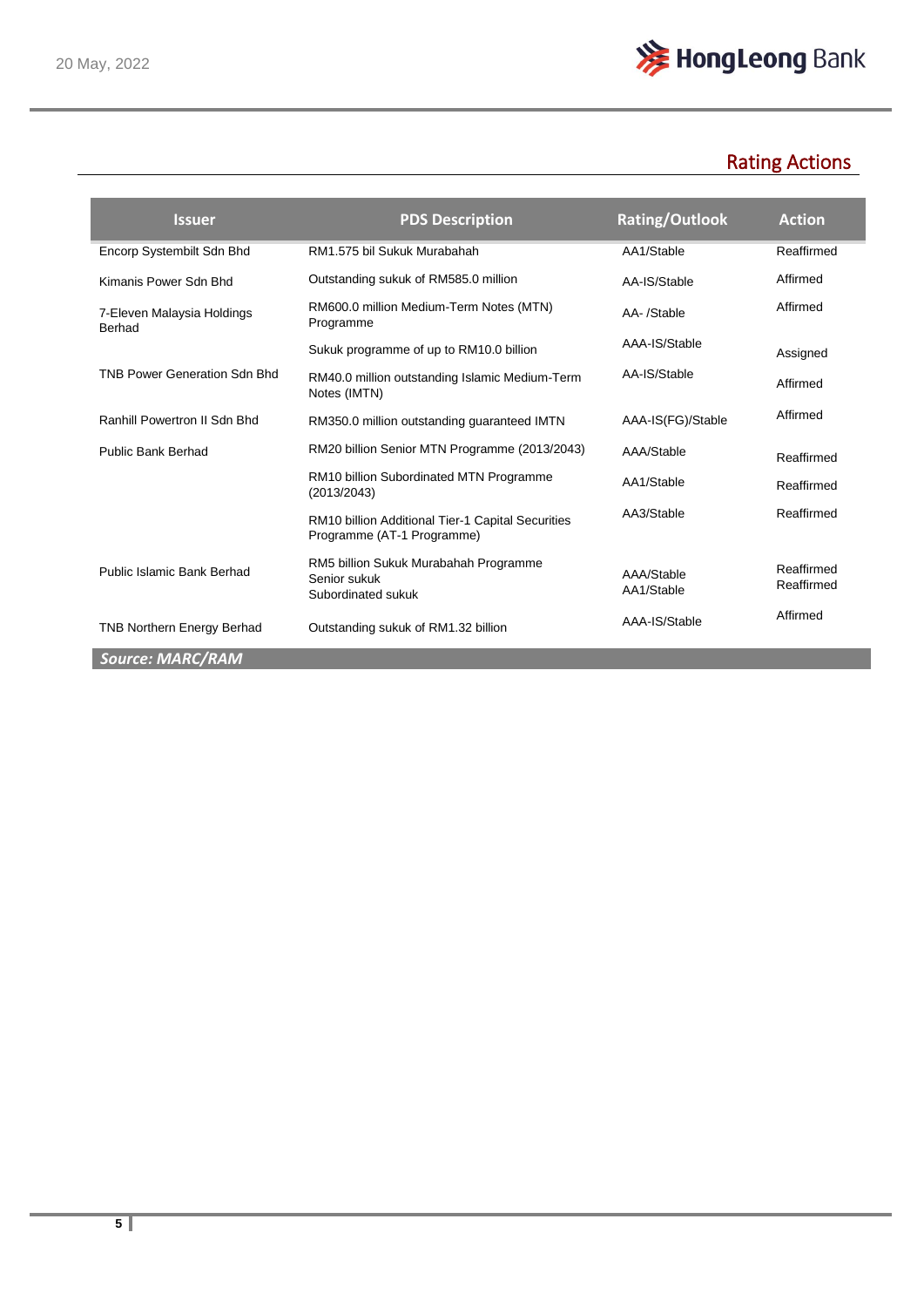

# Economic Calendar

| 23/05<br>07:01<br>UK<br>Rightmove House Prices YoY<br>SG<br>13:00<br><b>CPI YoY</b><br>15:00<br>МA<br><b>Foreign Reserves</b><br>HK<br>16:30<br>CPI Composite YoY<br>20:30<br><b>US</b><br>Chicago Fed Nat Activity Index<br>24/05<br>06:45<br><b>NZ</b><br>Retail Sales Ex Inflation QoQ<br>08:30<br>JP<br>Jibun Bank Japan PMI Services<br>08:30<br>JP<br>Jibun Bank Japan PMI Mfg<br>16:00<br>EZ<br>S&P Global Eurozone Manufacturing PMI<br>16:00<br>EZ<br>S&P Global Eurozone Services PMI<br>UK<br>16:30<br>S&P Global/CIPS UK Manufacturing PMI<br>UK<br>16:30<br>S&P Global/CIPS UK Services PMI<br>US<br>21:45<br>S&P Global US Manufacturing PMI<br>21:45<br>US<br>S&P Global US Services PMI<br>22:00<br>US<br>Richmond Fed Manufact, Index<br>22:00<br>US<br>New Home Sales MoM<br>25/05<br>08:00<br>SG<br><b>GDP YoY</b><br>10:00<br>NZ<br><b>RBNZ Official Cash Rate</b><br>12:00<br>MA<br><b>CPI YoY</b><br>19:00<br><b>US</b><br><b>MBA Mortgage Applications</b><br>20:30<br>US<br>Durable Goods Orders<br>20:30<br>US<br>Cap Goods Orders Nondef Ex Air<br>26/05<br>02:00<br>US<br><b>FOMC Meeting Minutes</b><br>13:00<br>SG<br>Industrial Production YoY<br>HK<br>16:30<br><b>Exports YoY</b><br>20:30<br>US<br>GDP Annualized QoQ<br>Initial Jobless Claims<br>20:30<br>US<br>22:00<br>US<br>Pending Home Sales MoM<br>23:00<br>US<br>Kansas City Fed Manf. Activity<br>27/05<br>06:00<br><b>NZ</b><br>ANZ Consumer Confidence MoM<br>09:30<br><b>CN</b><br><b>Industrial Profits YoY</b><br>09:30<br>AU<br><b>Retail Sales MoM</b><br>20:30<br>US<br>Advance Goods Trade Balance<br>20:30<br>US<br>Wholesale Inventories MoM<br>20:30<br>US<br>Personal Income<br>20:30<br>US<br><b>Personal Spending</b><br>20:30<br>US<br>PCE Core Deflator YoY<br>22:00<br><b>US</b><br>U. of Mich. Sentiment<br>$25 -$<br>31/05<br>10:00<br>VN<br>CPI YoY | <b>Period</b>   | <b>Prior</b>             |
|---------------------------------------------------------------------------------------------------------------------------------------------------------------------------------------------------------------------------------------------------------------------------------------------------------------------------------------------------------------------------------------------------------------------------------------------------------------------------------------------------------------------------------------------------------------------------------------------------------------------------------------------------------------------------------------------------------------------------------------------------------------------------------------------------------------------------------------------------------------------------------------------------------------------------------------------------------------------------------------------------------------------------------------------------------------------------------------------------------------------------------------------------------------------------------------------------------------------------------------------------------------------------------------------------------------------------------------------------------------------------------------------------------------------------------------------------------------------------------------------------------------------------------------------------------------------------------------------------------------------------------------------------------------------------------------------------------------------------------------------------------------------------------------------------------------------------------------------------------------------|-----------------|--------------------------|
|                                                                                                                                                                                                                                                                                                                                                                                                                                                                                                                                                                                                                                                                                                                                                                                                                                                                                                                                                                                                                                                                                                                                                                                                                                                                                                                                                                                                                                                                                                                                                                                                                                                                                                                                                                                                                                                                     | May             | 9.9%                     |
|                                                                                                                                                                                                                                                                                                                                                                                                                                                                                                                                                                                                                                                                                                                                                                                                                                                                                                                                                                                                                                                                                                                                                                                                                                                                                                                                                                                                                                                                                                                                                                                                                                                                                                                                                                                                                                                                     | Apr             | 5.4%                     |
|                                                                                                                                                                                                                                                                                                                                                                                                                                                                                                                                                                                                                                                                                                                                                                                                                                                                                                                                                                                                                                                                                                                                                                                                                                                                                                                                                                                                                                                                                                                                                                                                                                                                                                                                                                                                                                                                     | 13 May          | \$112.5b                 |
|                                                                                                                                                                                                                                                                                                                                                                                                                                                                                                                                                                                                                                                                                                                                                                                                                                                                                                                                                                                                                                                                                                                                                                                                                                                                                                                                                                                                                                                                                                                                                                                                                                                                                                                                                                                                                                                                     | Apr             | 1.7%                     |
|                                                                                                                                                                                                                                                                                                                                                                                                                                                                                                                                                                                                                                                                                                                                                                                                                                                                                                                                                                                                                                                                                                                                                                                                                                                                                                                                                                                                                                                                                                                                                                                                                                                                                                                                                                                                                                                                     | Apr             | 0.44                     |
|                                                                                                                                                                                                                                                                                                                                                                                                                                                                                                                                                                                                                                                                                                                                                                                                                                                                                                                                                                                                                                                                                                                                                                                                                                                                                                                                                                                                                                                                                                                                                                                                                                                                                                                                                                                                                                                                     | 1Q              | 8.6%                     |
|                                                                                                                                                                                                                                                                                                                                                                                                                                                                                                                                                                                                                                                                                                                                                                                                                                                                                                                                                                                                                                                                                                                                                                                                                                                                                                                                                                                                                                                                                                                                                                                                                                                                                                                                                                                                                                                                     | May P           | 50.7                     |
|                                                                                                                                                                                                                                                                                                                                                                                                                                                                                                                                                                                                                                                                                                                                                                                                                                                                                                                                                                                                                                                                                                                                                                                                                                                                                                                                                                                                                                                                                                                                                                                                                                                                                                                                                                                                                                                                     | May P           | 53.5                     |
|                                                                                                                                                                                                                                                                                                                                                                                                                                                                                                                                                                                                                                                                                                                                                                                                                                                                                                                                                                                                                                                                                                                                                                                                                                                                                                                                                                                                                                                                                                                                                                                                                                                                                                                                                                                                                                                                     | May P           | 55.5                     |
|                                                                                                                                                                                                                                                                                                                                                                                                                                                                                                                                                                                                                                                                                                                                                                                                                                                                                                                                                                                                                                                                                                                                                                                                                                                                                                                                                                                                                                                                                                                                                                                                                                                                                                                                                                                                                                                                     | May P           | 57.7                     |
|                                                                                                                                                                                                                                                                                                                                                                                                                                                                                                                                                                                                                                                                                                                                                                                                                                                                                                                                                                                                                                                                                                                                                                                                                                                                                                                                                                                                                                                                                                                                                                                                                                                                                                                                                                                                                                                                     | May P           | 55.8                     |
|                                                                                                                                                                                                                                                                                                                                                                                                                                                                                                                                                                                                                                                                                                                                                                                                                                                                                                                                                                                                                                                                                                                                                                                                                                                                                                                                                                                                                                                                                                                                                                                                                                                                                                                                                                                                                                                                     | May P           | 58.9                     |
|                                                                                                                                                                                                                                                                                                                                                                                                                                                                                                                                                                                                                                                                                                                                                                                                                                                                                                                                                                                                                                                                                                                                                                                                                                                                                                                                                                                                                                                                                                                                                                                                                                                                                                                                                                                                                                                                     | May P           | 59.2                     |
|                                                                                                                                                                                                                                                                                                                                                                                                                                                                                                                                                                                                                                                                                                                                                                                                                                                                                                                                                                                                                                                                                                                                                                                                                                                                                                                                                                                                                                                                                                                                                                                                                                                                                                                                                                                                                                                                     | May P           | 55.6                     |
|                                                                                                                                                                                                                                                                                                                                                                                                                                                                                                                                                                                                                                                                                                                                                                                                                                                                                                                                                                                                                                                                                                                                                                                                                                                                                                                                                                                                                                                                                                                                                                                                                                                                                                                                                                                                                                                                     | May             | 14.0                     |
|                                                                                                                                                                                                                                                                                                                                                                                                                                                                                                                                                                                                                                                                                                                                                                                                                                                                                                                                                                                                                                                                                                                                                                                                                                                                                                                                                                                                                                                                                                                                                                                                                                                                                                                                                                                                                                                                     | Apr             | $-8.6%$                  |
|                                                                                                                                                                                                                                                                                                                                                                                                                                                                                                                                                                                                                                                                                                                                                                                                                                                                                                                                                                                                                                                                                                                                                                                                                                                                                                                                                                                                                                                                                                                                                                                                                                                                                                                                                                                                                                                                     | 1QF             | 3.4%                     |
|                                                                                                                                                                                                                                                                                                                                                                                                                                                                                                                                                                                                                                                                                                                                                                                                                                                                                                                                                                                                                                                                                                                                                                                                                                                                                                                                                                                                                                                                                                                                                                                                                                                                                                                                                                                                                                                                     | 25 May          | 1.5%                     |
|                                                                                                                                                                                                                                                                                                                                                                                                                                                                                                                                                                                                                                                                                                                                                                                                                                                                                                                                                                                                                                                                                                                                                                                                                                                                                                                                                                                                                                                                                                                                                                                                                                                                                                                                                                                                                                                                     | Apr             | 2.2%                     |
|                                                                                                                                                                                                                                                                                                                                                                                                                                                                                                                                                                                                                                                                                                                                                                                                                                                                                                                                                                                                                                                                                                                                                                                                                                                                                                                                                                                                                                                                                                                                                                                                                                                                                                                                                                                                                                                                     | 20 May          | --                       |
|                                                                                                                                                                                                                                                                                                                                                                                                                                                                                                                                                                                                                                                                                                                                                                                                                                                                                                                                                                                                                                                                                                                                                                                                                                                                                                                                                                                                                                                                                                                                                                                                                                                                                                                                                                                                                                                                     | Apr P           | 1.1%                     |
|                                                                                                                                                                                                                                                                                                                                                                                                                                                                                                                                                                                                                                                                                                                                                                                                                                                                                                                                                                                                                                                                                                                                                                                                                                                                                                                                                                                                                                                                                                                                                                                                                                                                                                                                                                                                                                                                     | Apr P           | 1.3%                     |
|                                                                                                                                                                                                                                                                                                                                                                                                                                                                                                                                                                                                                                                                                                                                                                                                                                                                                                                                                                                                                                                                                                                                                                                                                                                                                                                                                                                                                                                                                                                                                                                                                                                                                                                                                                                                                                                                     | 04 May          | $\overline{\phantom{a}}$ |
|                                                                                                                                                                                                                                                                                                                                                                                                                                                                                                                                                                                                                                                                                                                                                                                                                                                                                                                                                                                                                                                                                                                                                                                                                                                                                                                                                                                                                                                                                                                                                                                                                                                                                                                                                                                                                                                                     | Apr             | 3.4%                     |
|                                                                                                                                                                                                                                                                                                                                                                                                                                                                                                                                                                                                                                                                                                                                                                                                                                                                                                                                                                                                                                                                                                                                                                                                                                                                                                                                                                                                                                                                                                                                                                                                                                                                                                                                                                                                                                                                     | Apr             | $-8.9%$                  |
|                                                                                                                                                                                                                                                                                                                                                                                                                                                                                                                                                                                                                                                                                                                                                                                                                                                                                                                                                                                                                                                                                                                                                                                                                                                                                                                                                                                                                                                                                                                                                                                                                                                                                                                                                                                                                                                                     | 1Q <sub>S</sub> | $-1.4%$                  |
|                                                                                                                                                                                                                                                                                                                                                                                                                                                                                                                                                                                                                                                                                                                                                                                                                                                                                                                                                                                                                                                                                                                                                                                                                                                                                                                                                                                                                                                                                                                                                                                                                                                                                                                                                                                                                                                                     | 21 May          | 218k                     |
|                                                                                                                                                                                                                                                                                                                                                                                                                                                                                                                                                                                                                                                                                                                                                                                                                                                                                                                                                                                                                                                                                                                                                                                                                                                                                                                                                                                                                                                                                                                                                                                                                                                                                                                                                                                                                                                                     | Apr             | $-1.2%$                  |
|                                                                                                                                                                                                                                                                                                                                                                                                                                                                                                                                                                                                                                                                                                                                                                                                                                                                                                                                                                                                                                                                                                                                                                                                                                                                                                                                                                                                                                                                                                                                                                                                                                                                                                                                                                                                                                                                     | May             | 25.0                     |
|                                                                                                                                                                                                                                                                                                                                                                                                                                                                                                                                                                                                                                                                                                                                                                                                                                                                                                                                                                                                                                                                                                                                                                                                                                                                                                                                                                                                                                                                                                                                                                                                                                                                                                                                                                                                                                                                     | May             | 8.3%                     |
|                                                                                                                                                                                                                                                                                                                                                                                                                                                                                                                                                                                                                                                                                                                                                                                                                                                                                                                                                                                                                                                                                                                                                                                                                                                                                                                                                                                                                                                                                                                                                                                                                                                                                                                                                                                                                                                                     | Apr             | $\overline{\phantom{a}}$ |
|                                                                                                                                                                                                                                                                                                                                                                                                                                                                                                                                                                                                                                                                                                                                                                                                                                                                                                                                                                                                                                                                                                                                                                                                                                                                                                                                                                                                                                                                                                                                                                                                                                                                                                                                                                                                                                                                     | Apr             | 1.6%                     |
|                                                                                                                                                                                                                                                                                                                                                                                                                                                                                                                                                                                                                                                                                                                                                                                                                                                                                                                                                                                                                                                                                                                                                                                                                                                                                                                                                                                                                                                                                                                                                                                                                                                                                                                                                                                                                                                                     | Apr             | $-5127.1b$               |
|                                                                                                                                                                                                                                                                                                                                                                                                                                                                                                                                                                                                                                                                                                                                                                                                                                                                                                                                                                                                                                                                                                                                                                                                                                                                                                                                                                                                                                                                                                                                                                                                                                                                                                                                                                                                                                                                     | Apr P           | 2.3%                     |
|                                                                                                                                                                                                                                                                                                                                                                                                                                                                                                                                                                                                                                                                                                                                                                                                                                                                                                                                                                                                                                                                                                                                                                                                                                                                                                                                                                                                                                                                                                                                                                                                                                                                                                                                                                                                                                                                     | Apr             | 0.5%                     |
|                                                                                                                                                                                                                                                                                                                                                                                                                                                                                                                                                                                                                                                                                                                                                                                                                                                                                                                                                                                                                                                                                                                                                                                                                                                                                                                                                                                                                                                                                                                                                                                                                                                                                                                                                                                                                                                                     | Apr             | 1.1%                     |
|                                                                                                                                                                                                                                                                                                                                                                                                                                                                                                                                                                                                                                                                                                                                                                                                                                                                                                                                                                                                                                                                                                                                                                                                                                                                                                                                                                                                                                                                                                                                                                                                                                                                                                                                                                                                                                                                     | Apr             | 5.2%                     |
|                                                                                                                                                                                                                                                                                                                                                                                                                                                                                                                                                                                                                                                                                                                                                                                                                                                                                                                                                                                                                                                                                                                                                                                                                                                                                                                                                                                                                                                                                                                                                                                                                                                                                                                                                                                                                                                                     | May F           | 59.1                     |
|                                                                                                                                                                                                                                                                                                                                                                                                                                                                                                                                                                                                                                                                                                                                                                                                                                                                                                                                                                                                                                                                                                                                                                                                                                                                                                                                                                                                                                                                                                                                                                                                                                                                                                                                                                                                                                                                     | May             | 2.64%                    |
| 10:00<br>VN<br><b>Exports YoY</b>                                                                                                                                                                                                                                                                                                                                                                                                                                                                                                                                                                                                                                                                                                                                                                                                                                                                                                                                                                                                                                                                                                                                                                                                                                                                                                                                                                                                                                                                                                                                                                                                                                                                                                                                                                                                                                   | May             | 25.0%                    |
| 10:00<br><b>Retail Sales YoY</b><br>VN                                                                                                                                                                                                                                                                                                                                                                                                                                                                                                                                                                                                                                                                                                                                                                                                                                                                                                                                                                                                                                                                                                                                                                                                                                                                                                                                                                                                                                                                                                                                                                                                                                                                                                                                                                                                                              | May             | 12.1%                    |
| 10:00<br>VN<br><b>Industrial Production YoY</b>                                                                                                                                                                                                                                                                                                                                                                                                                                                                                                                                                                                                                                                                                                                                                                                                                                                                                                                                                                                                                                                                                                                                                                                                                                                                                                                                                                                                                                                                                                                                                                                                                                                                                                                                                                                                                     | May             | 9.4%                     |